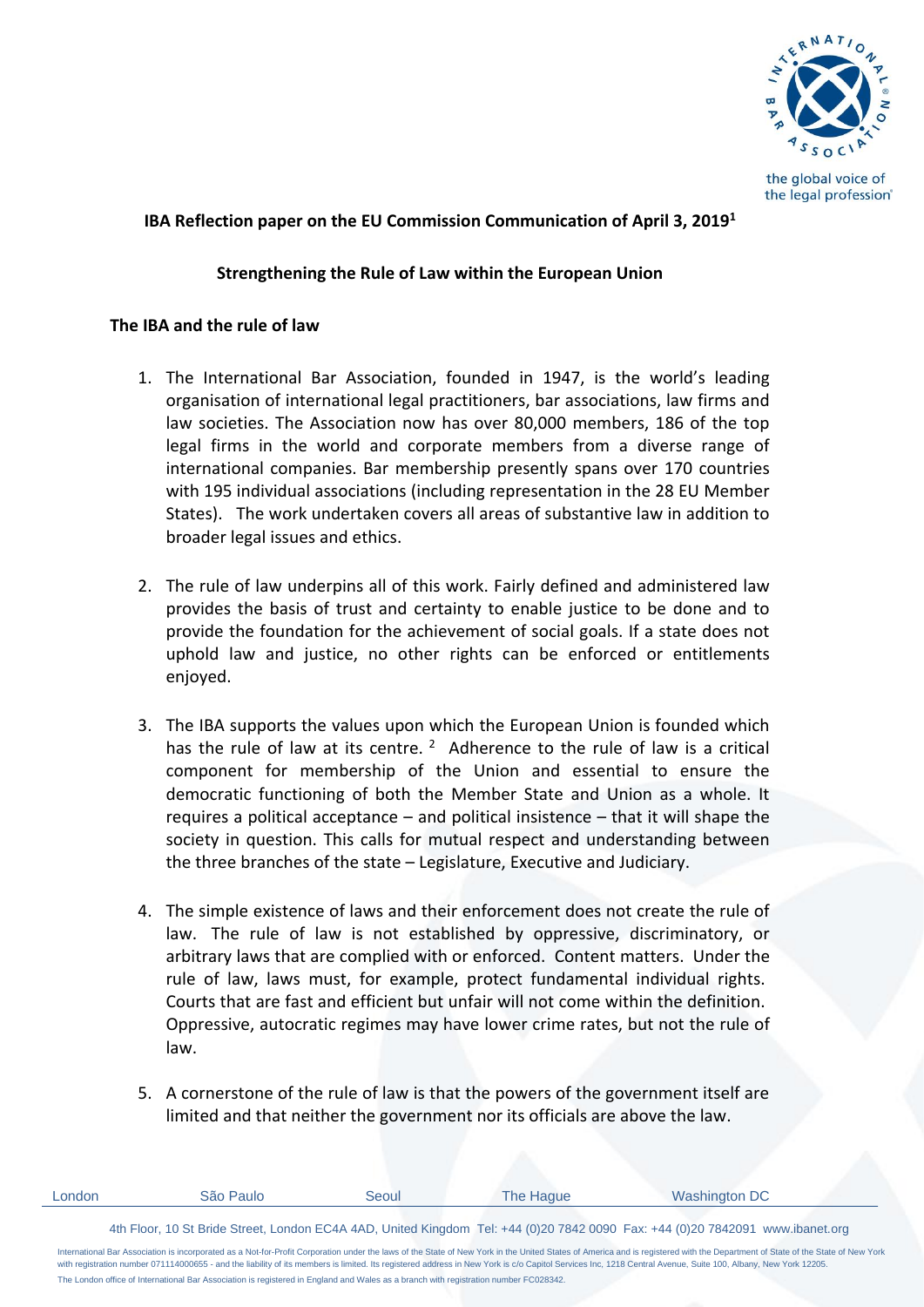- 6. **Judicial Independence.** We rightly focus on independence of courts and judges when we discuss the rule of law and the concept of judicial independence is a fundamental requirement of EU law<sup>3</sup>. Beyond independence, however, are competence, integrity, and fairness, all of which are more difficult to measure than how efficiently a court manages and processes cases. Justice is the ultimate objective of an independent judiciary, while maintaining respect for other branches of the state, to ensure respect for 'comparative institutional competence'.<sup>4</sup>
- 7. **Threats to the Rule of Law.** Practices or attitudes that undercut the rule of law or foreshadow erosion of the rule of law are relevant to many of our countries. These may include political or partisan polarization, decreased civility both within government and beyond, disregard of integrity and honesty in public debate, an inability or unwillingness to compromise in legislating and in seeking to solve problems, a decline in public education and civic awareness with respect to government, political science, and the rule of law. Although "populism" is often tagged as a threat to the rule of law, we have seen in our lifetimes that populist movements may seek either to advance or to move away from the rule of law. It appears to depend on definition and perspective.
- 8. Turning to the European Commission Communication of 3 April 2019<sup>5</sup>, the IBA suggestions and thoughts are set out below with regard to each of the three proposed areas for rule of law enhancement. It has not been possible to provide answers to every question listed under the three headings, but some of our proposals cover more than one point and provide a coherent response to the overarching issue.

## **Better Promotion**

*a. How can the EU better promote the existing EU legal requirements and European standards relating to the rule of law, in particular at national level?* 

Law-makers, judges and civil servants often lack basic, factual knowledge about EU law and its rule of law requirements. This lack of information opens up the door to misinterpretation of EU rules and values, and plays into the hands of groups with particular political agendas.

**It might be worthwhile for the EC to think about developing specialist workshops on core EU rule of law issues for law-makers and offer them locally, perhaps in collaboration with national bar associations.**<sup>6</sup>

Furthermore, EU rule of law standards should not be portrayed as 'foreign norms' imposed by the EU but rather as values inherent to every Member State's constitutional order to increase the sense of ownership. This applies, in particular, to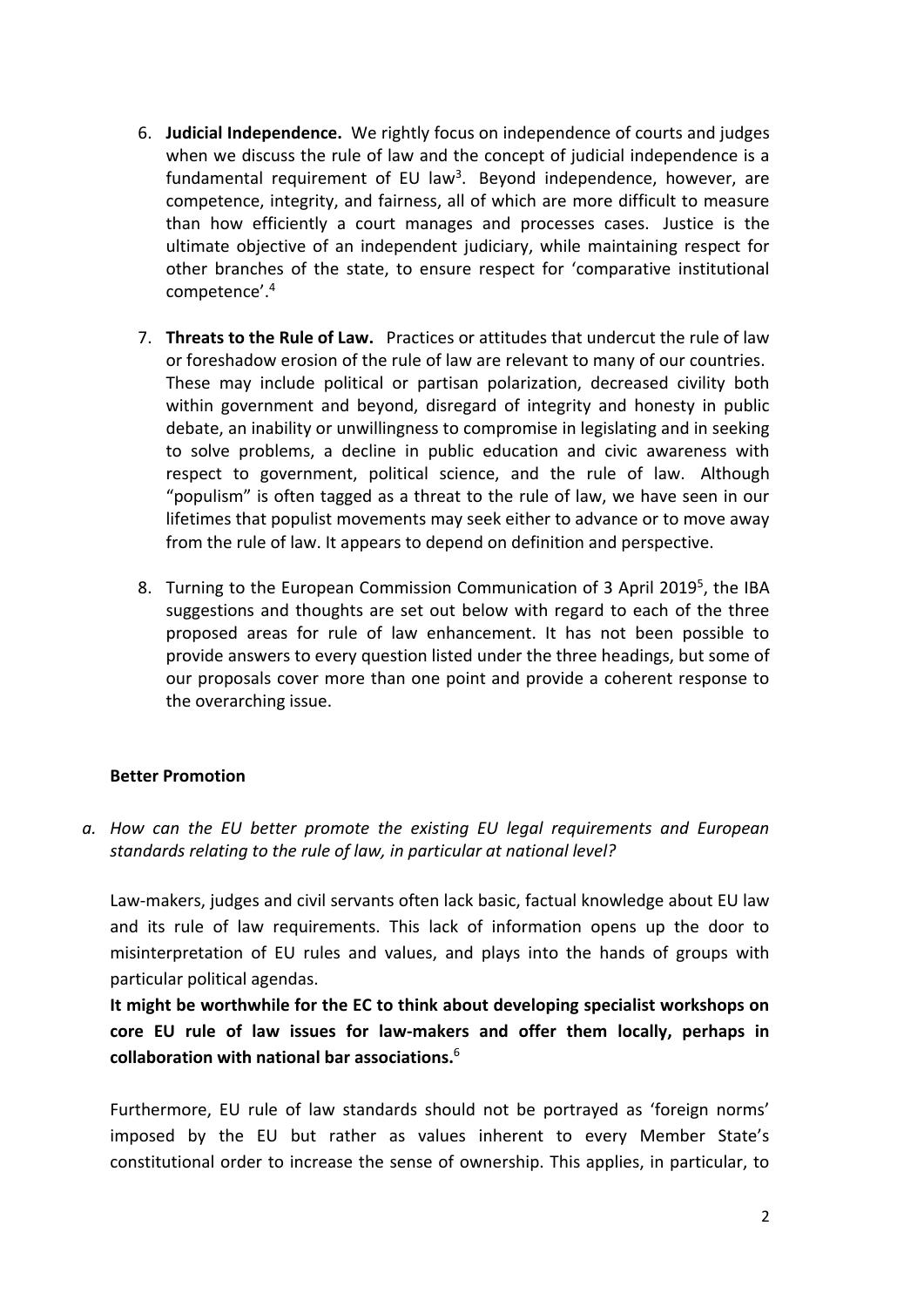the countries that have only introduced the concept of a 'rule of law' into their domestic legal systems recently (for example, post-Soviet countries that have introduced the concept only since the 1990s).<sup>7</sup>

**The possibility of consolidating the rule of law and justice portfolios and lodging them with one single special Commissioner in the new Commission is a potential way to underline the importance of the concept and necessity for Member State and Union adherence to it.** By raising the profile of this issue and entrusting it to a prominent, dedicated Commissioner, the EU will increase its capacity to promote, prevent and respond to potential threats in a consistent and more efficient way. The IBA notes that this is a proposal made by Le Conseil des Barreaux Europeens (CCBE) and is one it would support for the same reasons.

*b. How can the EU best encourage key networks and civil society, as well as the private sector, to develop grassroots discussions on rule of law issues, including its economic dimension, and promote the standards underpinning the rule of law?*

**The EU needs to promote and develop a sense of 'European constitutional patriotism' to increase ownership of EU rule of law requirements among civil society,<sup>8</sup> in addition to investing in educating its future leadership cohort** (including through academic curricula). Judges can also play a role in civic education as a means of encouraging an understanding of the Judiciary, their role and relationship with the Executive and Legislative. In England and Wales, the Lord Chief Justice has established a schools engagement programme, enabling individual judges to visit schools across the country. Similar engagement through press conferences, attending Parliamentary Committees to explain matters of relevance to the Judiciary and the operation of the justice system, are further ways in which judges can engage and educate.

**Programs such as the IBA eight 'rule of law' educational videos for non-lawyers, launched in 2018<sup>9</sup> are also important from this point of view. The IBA would welcome further opportunities to work with the EU institutions, Member States, bar associations and civil society to promote this material (and other relevant information/toolkits) and assist in programs to enhance grassroots awareness and understanding.<sup>10</sup>** Increased long-term investments on these priorities will be key.

In respect of the economic dimension, it is vital to engage with business associations to help them understand that a fully functioning rule of law, attested by the EU and other international actors, is critical to attract foreign investments and keep a country competitive. Who will invest in a country where assets are subject to capricious and arbitrary officialdom? Rule of law adherence and respect should be a fundamental component of future trade agreements between the EU and third parties; individual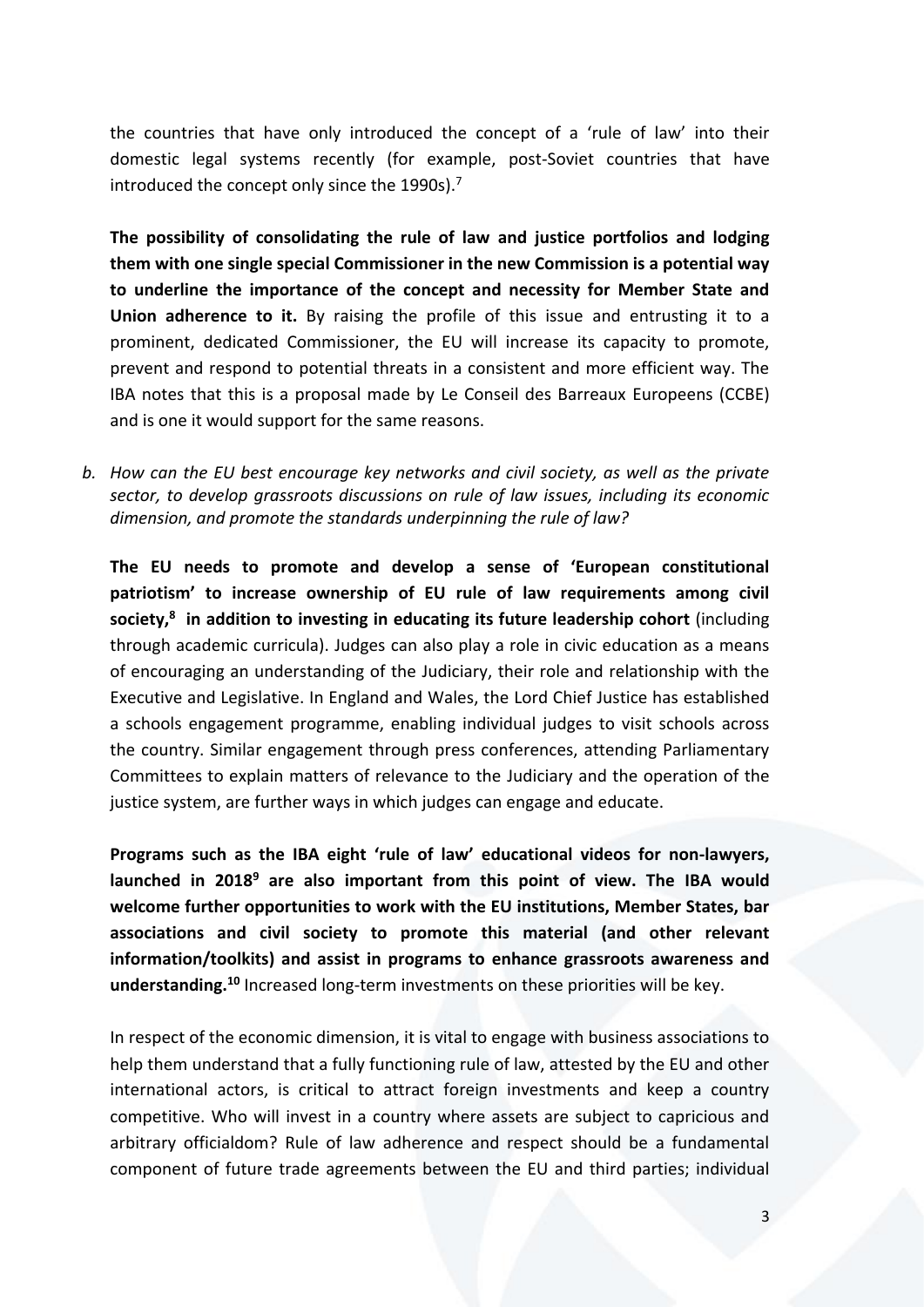Member State compliance and maintenance should be beyond reproach for the same reasons.

*c. Can Member States do more to promote the discussions on the rule of law at national level, including for example through debates in national parliaments, professional fora and awareness raising activities addressed to the general public?* 

National parliaments need to be better (and perhaps sooner) informed about outcomes of various reports on a country's compliance with human rights, rule of law and democracy standards, as well as being able to convert these reports into national rule of law and human rights compliance policies.<sup>11</sup> **National bar associations, which regularly consult with lawmakers, could play a role in bringing these reports to their attention and the IBA would be willing to encourage action and assist with dialogue in this regard.** 

- *d. How should the EU and its Member States step up cooperation with the work of the Council of Europe and other international organisations that uphold the rule of law, including by supporting the work of the Council of Europe and with regard to evaluations and recommendations of the Council of Europe? <sup>12</sup>*
- *e. How can the EU build on the work of the Council of Europe and promote common EU approaches? Can peer review between Member States help in this process? What role for the EC? – see note below from EC – what are other valid views?*

It is often suggested that any new rule of law mechanism should build upon ECJ jurisprudence and insights of the European Agency for Fundamental Rights (FRA) but also the ECtHR and the Venice Commission.<sup>13</sup> The 2007 Memorandum of Understanding between the EU and the Council of Europe identifies the rule of law as a shared priority of both institutions and a focal area for co-operation.<sup>14</sup> A peer-review mechanism could, therefore, collect and analyse information provided by the ECJ, ECtHR, FRA, Venice Commission (and potentially recommendations already expressed during the UN Universal Periodic Review) in order to create a holistic summary of a Member State's rule of law situation. However, if a Member State's government steadfastly undermines the Rule of Law, such a review procedure will not be sufficient.<sup>15</sup> [more on peer review mechanism below].

*f. How can the existing steps taken by the European Parliament and the Council be improved and further developed? Can political groups and national parliaments be more engaged?*

Some form of tool to attract the EC's attention to potential threats to the rule of law should be given to domestic parliaments. So far, the only way (apart from the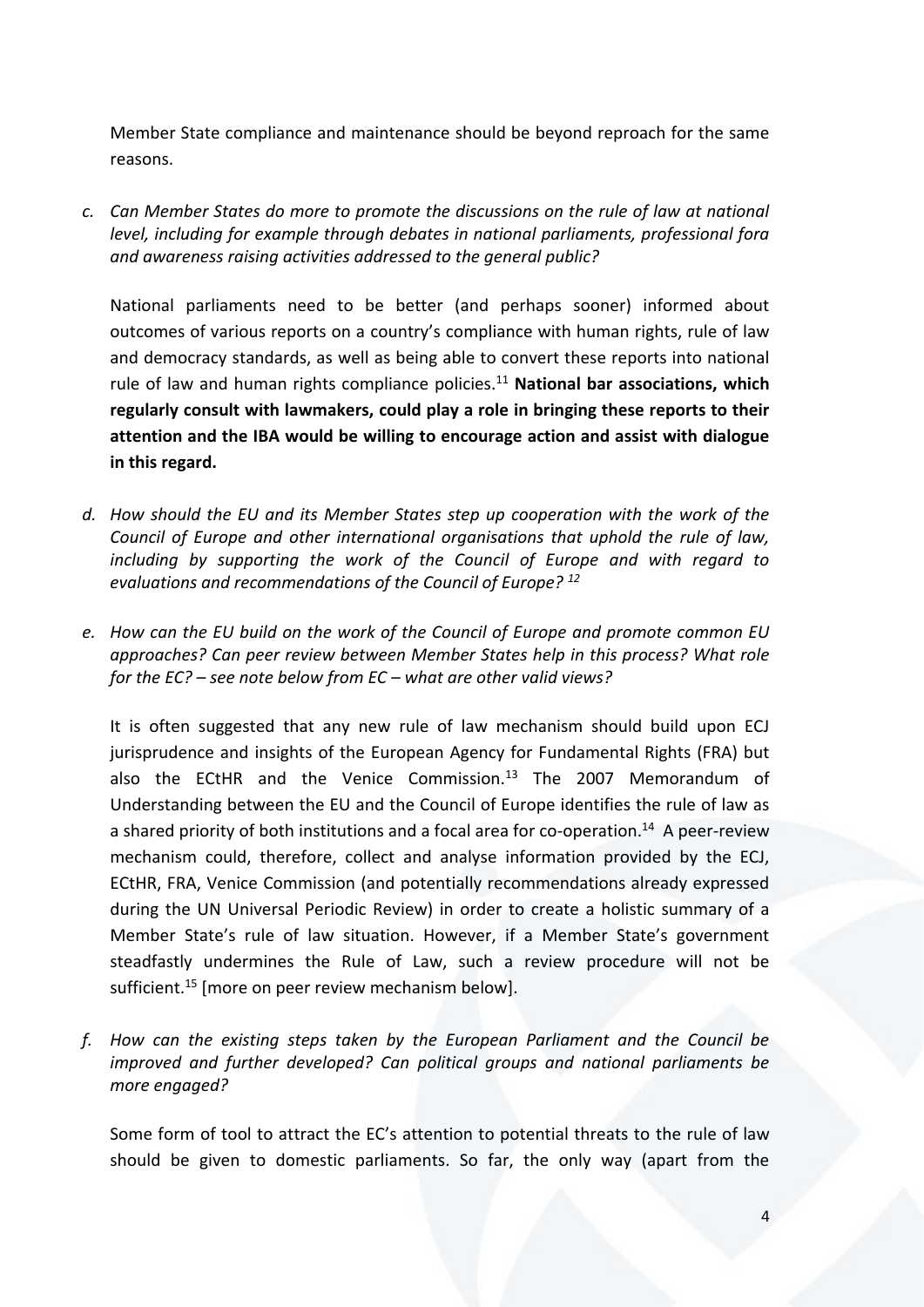subsidiarity complaint) for Ministers to bring a potential violation to the attention of the Commission is the regular 'complaint form for breach of EU law' on the Commissions website, which is available to any EU citizen.<sup>16</sup> This procedure carries limited legal and political weight. Member State governments are reluctant to trigger EU oversight and are usually backed by majorities in parliament. A more formal tool to trigger Commission oversight could therefore be made available as a minority right to Ministers (e.g. by a 1/3 quorum) as it is very often the domestic political opposition that will first register and react to attempts to undermine the rule of law.

#### **2. Early prevention**

*a. How can the EU enhance its capacity to build a deeper and comparative knowledge base on the rule of law situation in Member States, to make dialogue more productive, and to allow potential problems be acknowledged at an early stage?*

Prospective Member States have to comply with the Copenhagen Criteria to be admitted to the EU and their level of compliance is measured by annual reports. However, the treaties never adequately envisaged a weakening of the values enshrined in Article 2 TEU after a Member State has been admitted (apart from the 'nuclear option' of Article 7 TEU). A popular idea proposed is to establish a 'Copenhagen Commission' to review the continued compliance of Member States with the Copenhagen Criteria.<sup>17</sup> This proposal seems to enjoy broad support but is seen as a mid to long-term option as it would require either a change in EU primary law or establishment by intergovernmental agreement outside the current treaty structure.<sup>18</sup> In addition, it has been suggested that such Commission would ideally combine monitoring and sanctioning competencies.<sup>19</sup>

**The IBA is willing and able to assist the EU and other EU organisations active in this area in the development of critical criteria and indicators used to assess rule of law adherence for accession candidate states and assessment of potential breach situations.** Particular operational aspects may benefit from detailed attention, notably: respect for procedural safeguards; access to a lawyer of choice; access to legal aid and ultimately, adherence to the requirement of equality of arms throughout the process.

#### *b. How can existing tools be further developed to assess the rule of law situation?*

A popular and relatively uncontroversial suggestion is to use infringement proceedings in a more systematic manner. Usually, infringement proceedings under Article 258 and 260 TFEU are launched by the EC to challenge a specific violation of EU law in an otherwise compliant Member State. Under current EC practice, only some violations – and not necessarily the most substantial ones - are raised in these proceedings. This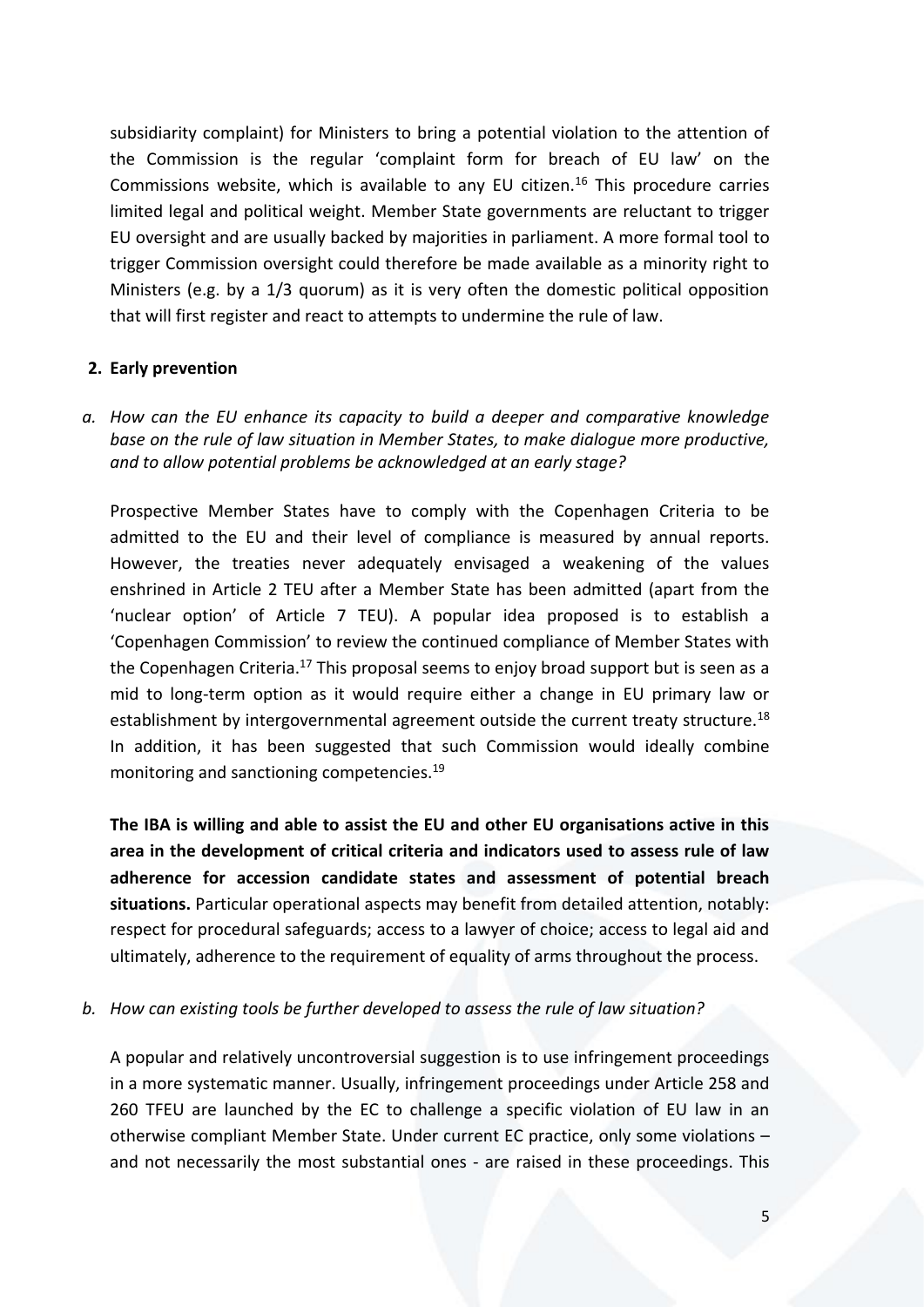makes it difficult for the ECJ to notice underlying patterns of a deteriorating rule of law, especially because all complaints lodged against a certain Member State are heard by different panels.<sup>20</sup> To overcome this problem, the EC could request the Court to hear related cases in the Grand Chamber but this would still not allow the ECJ to make a finding on an overall pattern of non-compliance in and of itself.  $21$  It has therefore been argued that the EC should focus on a set of violations that demonstrate a larger pattern and bundle them in a single case.<sup>22</sup> That case should be tied together with an overarching legal theory that explains the systemic rule of law violation and points towards a respective remedy.<sup>23</sup> This could include a direct claim of an Article 2 TEU violation. However, it is still controversial whether Article 2 TEU can be legally enforced through the ECJ and not only through the political remedies of Article 7  $TEU.<sup>24</sup>$ 

*c. How could exchanges between the Commission and Member States on rule of law issues be most productively organised?*

The current rule of law dialogue introduced in response to the situations in Hungary and Poland may often benefit rule of law violators more than its defenders.<sup>25</sup> It allows uncompliant states to gain time for strategical manoeuvring and lukewarm commitments to hold off actual infringement proceedings.<sup>26</sup> Such formalized form of dialogue should therefore not be seen as an alternative to infringement actions, Article 7 proceedings or potential future financial sanctions. There could be clearer understanding of timeframes within which positive action to remedy breaches must be taken, to ensure greater compliance and transparency more broadly.

#### **3. Tailored response**

## *a. How can the relevant case law of the Court of Justice be effectively disseminated and its potential fully used?*

See above under 2(b) 'existing tools'. Another option that has been proposed is to interpret Union citizenship in a way that entails a guarantee of last resort for fundamental rights in cases of systemic failure in a Member State (the so-called *Reverse Solange* approach).<sup>27</sup> It would allow for the enforcement of rule of law guarantees through the domestic judiciary but requires the ECJ to creatively reinterpret Article 51(1) Charter of Fundamental Rights of the EU, making the Charter applicable in purely domestic cases. This approach is clearly somewhat controversial, but one that may merit further exploration.<sup>28</sup>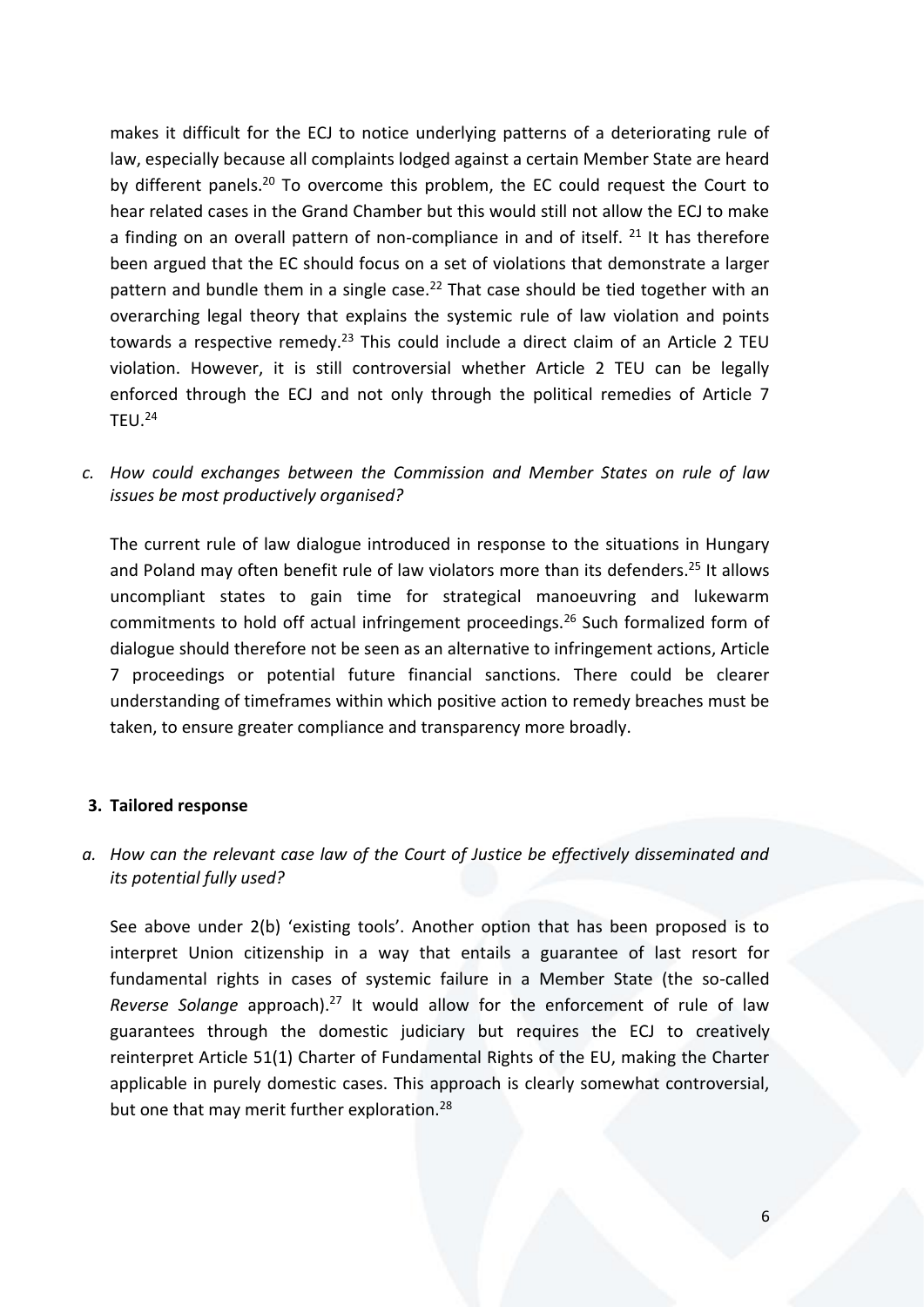*b. How can the Commission, the European Parliament and the Council coordinate more effectively and ensure a timely and appropriate response in case of a rule of law crisis in a Member State?* 

As we have seen in the Polish and Hungarian situation, it takes a significant amount of time to trigger Article 7 TEU even in cases of flagrant rule of law violations. In 2014, the Commission proposed a new rule of law mechanism that would gather and assess evidence and lead to an Article 7 TEU procedure.<sup>29</sup> Such a mechanism could help to put pressure on the EP and the European Council to approve Article 7 proceedings. However, the Council's Legal Service issued an opinion that such new mechanism could not be established under the current treaty framework and proposed a peer review mechanism instead, which we know the Commission is not enthusiastic to endorse (at least if there is not a substantial role for itself).<sup>30</sup>

Under Art 5 TEU, 'the limits of Union competencies are governed by the principle of conferral'. Respect for the rule of law by Member States cannot be the subject of action by EU institutions without the existence of any specific material competence to frame this action. There is no legal basis in the Treaties that would allow the creation of a supervision mechanism, and Article 7 only empowers European Council, Council and European Parliament to follow a single, clearly laid down procedure. It does not confer any material competence to the EU to monitor the rule of law situation in Member States. The necessary amendment, would, in all likelihood, be quite small. However, the problem lies rather in the general fact that every amendment of the current EU treaties may be difficult to achieve politically.

One suggestion may be that such a mechanism could first be established as an intergovernmental body (as we have seen for example with the European Stability Mechanism - ESM) outside the current Treaty framework and then, if Member States later agree on an update to the post-Lisbon TEU and TFEU, be incorporated into the new primary law framework.

Peer-review, however, would be possible as it does not require the establishment of a new body and the material action (the review) would remain in the competency of the Member States. If a credible peer review mechanism were to be established, it could probably draw on the experience of the Universal Periodic Review (UPR), where everyone reviews everyone in order to avoid a Poland reviews Hungary type of situation. However, this would probably require a significantly higher amount of commitment and domestic resources.

*c. In what ways could the Rule of Law Framework be further strengthened? Should this include more engagement with other institutions and international partners (e.g.*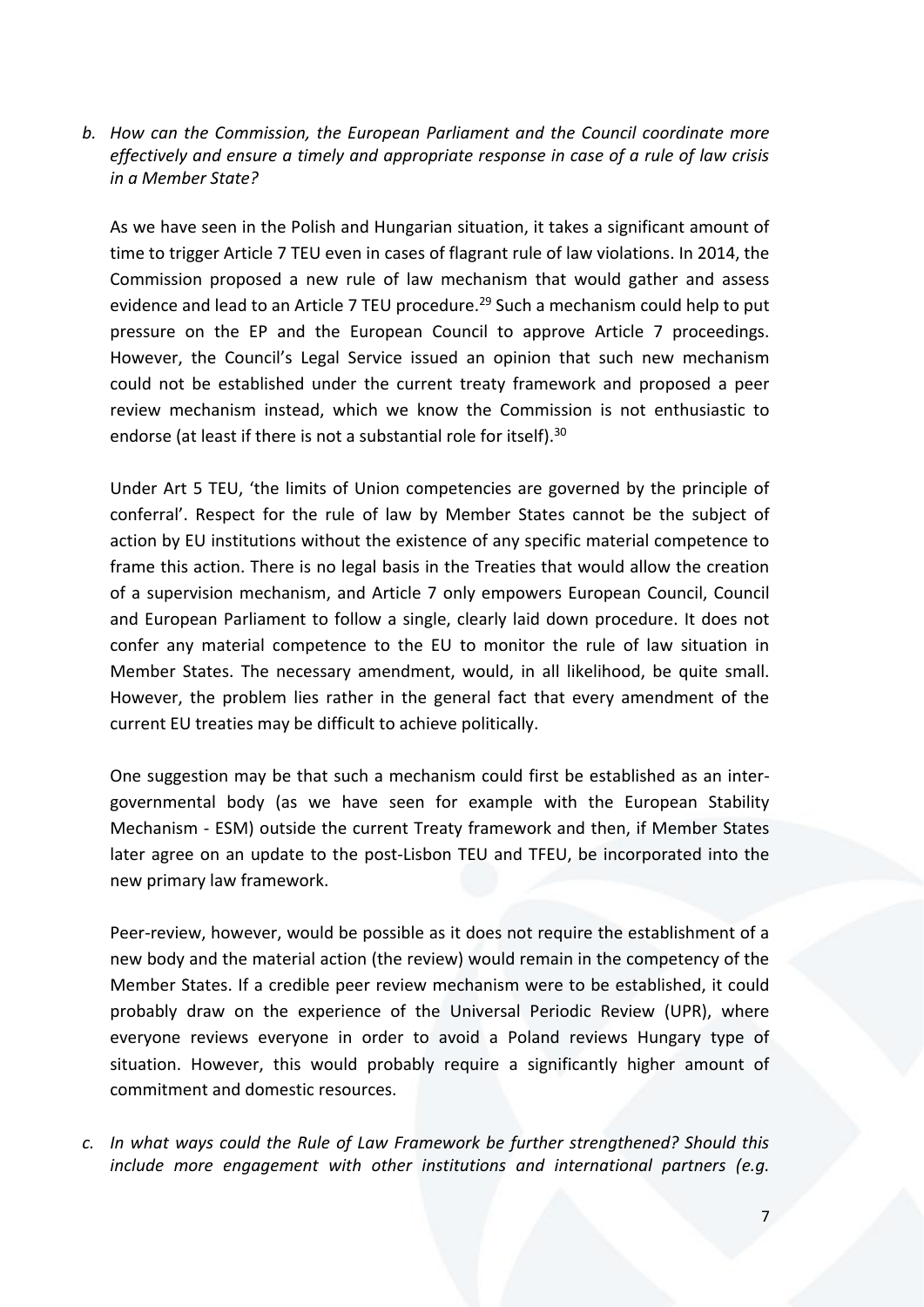# *Council of Europe/Venice Commission, Organisation for Security and Cooperation in Europe/Office for Democratic Institutions and Human Rights)?*

Although external institutions such as the Venice Commission or Office for Democratic Institutions and Human Rights (ODIHR), and internal EU agencies such as FRA, can be helpful in monitoring Article 2 TEU compliance, the actual sanctioning would still have to be done by the EU.<sup>31</sup> The Venice Commission might be useful in providing technical assistance to fix existing deficits but it cannot enforce or impose its advice onto the Member States. The Role of external institutions will, therefore, be limited to the promotion and prevention phase.

*d. Are there other areas, in addition to the EU's financial interests, where the EU should develop specific mechanisms (including rule of law-related conditionalities) to avoid or remedy specific risks to the implementation of EU law or policies?* 

One area could be judicial cooperation. As we have seen in the *LM* case regarding judicial independence in Poland, domestic courts may stay extradition proceedings and other forms of judicial cooperation with Member States in cases where the accused may be denied a fair trial due to government interference with the judiciary.<sup>32</sup> The implementation of the European Arrest Warrant mechanism can be suspended in the event of a serious and persistent breach of Article 2 TEU.<sup>33</sup> Ultimately, however, it is for domestic courts to decide whether a threat to the rule of law amounts to a serious breach of Article 2 and justifies the suspension of judicial cooperation obligations. Courts in different Member States may reach different conclusions and consistency is hard to maintain when monitored in a subjective context. These courts may benefit from either an EU-wide mechanism or at least guidelines to harmonize responses against an uncompliant Member State. The suspension of judicial cooperation would qualify as both a preventive measure (by not subjecting individuals to a compromised legal system) and a sanction (by denying the uncompliant Member States the benefits of judicial cooperation).

## **Conclusion**

If the focus is upon what is achievable using the current legal framework, a combination of peer review (UPR style), the creation of a dedicated single Commissioner, strategic infringement proceedings and financial sanctions within clearly defined timeframes, could significantly strengthen the existing rule of law mechanisms.

The IBA is willing and keen to assist in awareness raising activity in a range of ways, notably the dissemination of the eight rule of law educational videos for non-lawyers,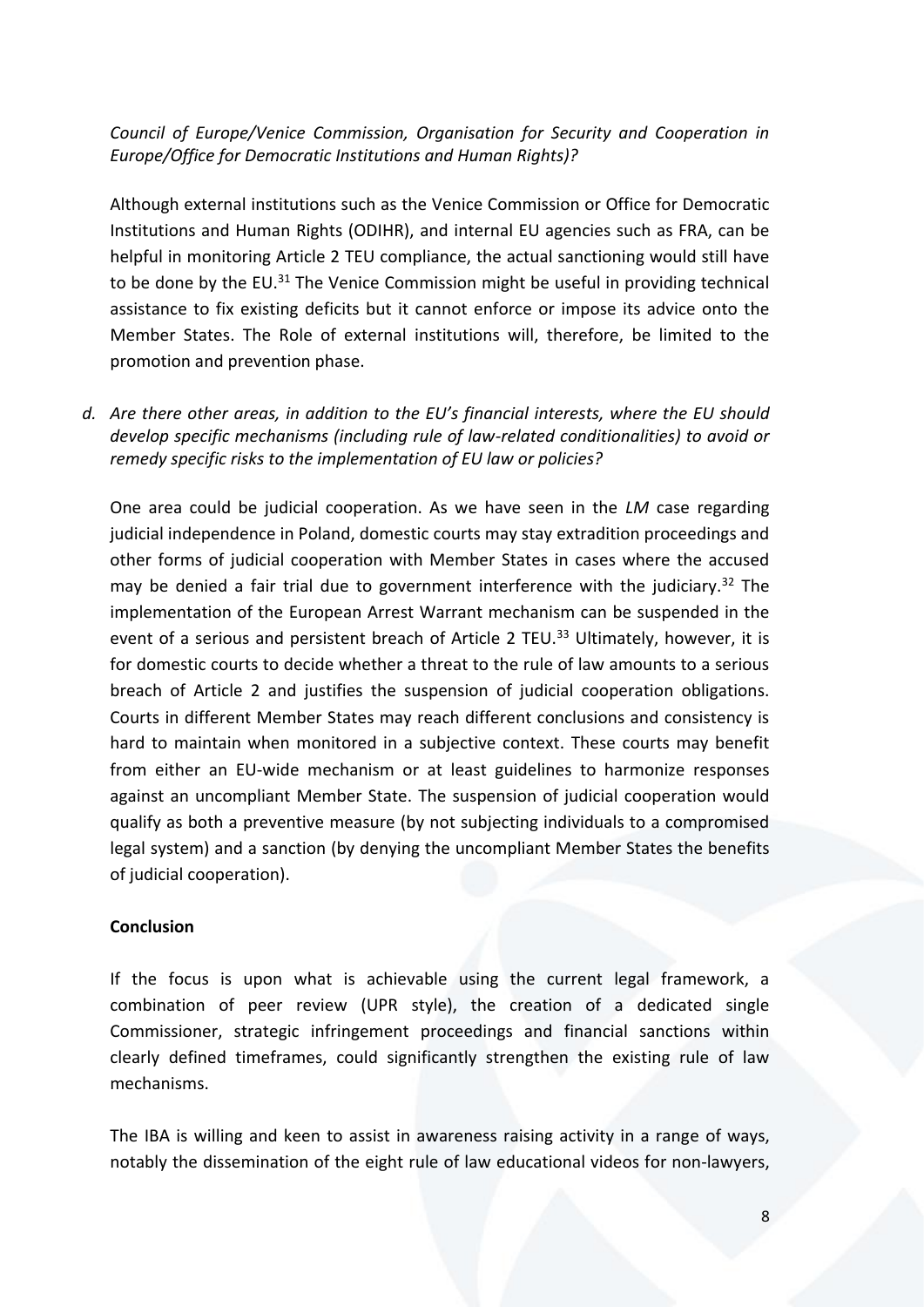launched in 2018. We reiterate that the IBA would welcome further opportunities to work with the EU institutions, Member States, bar associations and civil society to promote this material (and other relevant information/toolkits) and assist in programs to enhance grassroots awareness and understanding.

1

<sup>11</sup> See e.g. COE, Parliamentary Assembly, 'Establishment of a European Union mechanism on democracy, the rule of law and fundamental rights' (19 March 2019) available at [http://website-](http://website-pace.net/documents/10643/5636795/20190309-European-Union-mechanism-democracy-EN.pdf/bc99f3e7-a239-4a5c-a171-d0da5367fcb6)

[pace.net/documents/10643/5636795/20190309-European-Union-mechanism-democracy-EN.pdf/bc99f3e7-a239-](http://website-pace.net/documents/10643/5636795/20190309-European-Union-mechanism-democracy-EN.pdf/bc99f3e7-a239-4a5c-a171-d0da5367fcb6) [4a5c-a171-d0da5367fcb6](http://website-pace.net/documents/10643/5636795/20190309-European-Union-mechanism-democracy-EN.pdf/bc99f3e7-a239-4a5c-a171-d0da5367fcb6) (last visited 28 May 2019) para 85.

<sup>12</sup> Matjaz GRUDEN, Director of the CoE Directorate on Democratic Participation addressed this point as a panellist in the IBA's November 2018 event in the EP. The CoE's [Venice Commission](https://en.wikipedia.org/wiki/Venice_Commission) an[d GRECO](https://en.wikipedia.org/wiki/Group_of_States_Against_Corruption) as part of the Directorate on human rights and rule of law would be useful collaborators with the EU to bring in wider Europe the global perspective. The IBA, with its global reach including activities and work in conflict areas on this could be a useful coordinator with these EU/global institutions and the IBA's global members.

<sup>13</sup> See Ernst Hirsch Ballin, 'The Virtue of Reciprocity – Strengthening the Acceptance of the Rule of Law through Peer Review' in Carlos Closa and Dimitry Kochenov (eds), *Reinforcing Rule of Law Oversight in the European Union* (CUP 2016) 141.

<sup>14</sup> Memorandum of Understanding between the Council of Europe and the European Union (23 May 2007) <https://rm.coe.int/16804e437b> (last visited 28 May 2019) para 14.

<sup>15</sup> Ballin (n 5) 145.

<sup>16</sup> See EU Commission, 'complaint form for breach of EU law' available at [https://ec.europa.eu/assets/sg/report-a](https://ec.europa.eu/assets/sg/report-a-breach/complaints_en/)[breach/complaints\\_en/](https://ec.europa.eu/assets/sg/report-a-breach/complaints_en/) (last visited 28 May 2019).

<sup>17</sup> See Jan Werner Müller, 'Protecting the Rule of Law (and Democracy!) in the EU: The Idea of a Copenhagen Commission' in Carlos Closa and Dimitry Kochenov (eds), *Reinforcing Rule of Law Oversight in the European Union* (CUP 2016) 206-224.

<sup>18</sup> ibid, 209.

<sup>1</sup> The IBA would like to thank Federica D'Alessandra and Hannes Jöbstl from the Oxford Program on International Peace and Security, Institute for Ethics, Law, and Armed Conflict (ELAC) in the Blavatnik School of Government for their significant contribution to this paper.

<sup>&</sup>lt;sup>2</sup> Article 2 of the Treaty of the European Union (TEU): The Union is founded on the values of respect for human dignity, freedom, democracy, equality, the rule of law and respect for human rights, including the rights of persons belonging to minorities. These values are common to the Member States in a society in which pluralism, nondiscrimination, tolerance, justice, solidarity and equality between women and men prevail.

<sup>&</sup>lt;sup>3</sup> Article 19 (1) TEU

<sup>4</sup> Alan Paterson, *Final Judgment* (2013) at p.276.

<sup>5</sup> COMMUNICATION FROM THE COMMISSION TO THE EUROPEAN PARLIAMENT, THE EUROPEAN COUNCIL AND THE COUNCIL Further strengthening the Rule of Law within the Union State of play and possible next steps COM/2019/163 final

<sup>6</sup> Similar projects exist with regard to domestic rule of law requirements, for example in the UK: 'Law for lawmakers: A JUSTICE guide to the law' available at [https://www.law.ox.ac.uk/sites/files/oxlaw/justice\\_-](https://www.law.ox.ac.uk/sites/files/oxlaw/justice_-_law_for_lawmakers.pdf)

law for lawmakers.pdf (last visited 28 May 2019).

<sup>7</sup> Venice Commission, Report on the Rule of Law, Strasbourg, CDL-AD (2011)003rev., 4 April 2011, paras 32-33, available a[t https://www.venice.coe.int/webforms/documents/default.aspx?pdffile=CDL-AD\(2011\)003rev-e](https://www.venice.coe.int/webforms/documents/default.aspx?pdffile=CDL-AD(2011)003rev-e) (last visited 28 May 2019).

<sup>8</sup> See e.g. Jan-Werner Müller, 'A 'Thick' Constitutional Patriotism for the EU? On Morality, Memory and Militancy' in Erik O. Eriksen et al. (eds), *Law, Democracy and Solidarity in a Post-national Union* (Routledge 2008).

<sup>9</sup> The Brussels launch of the IBA videos took place in November 2018 at the European Parliament with a range of key stakeholders including Chair of the EP LIBE committee MEP Claude Moraes and First Vice President, Commissioner Frans Timmermans in attendance.

<sup>10</sup> <https://www.ibanet.org/rule-of-law-videos-en.aspx> - hyperlink to the IBA website and rule of law videos.